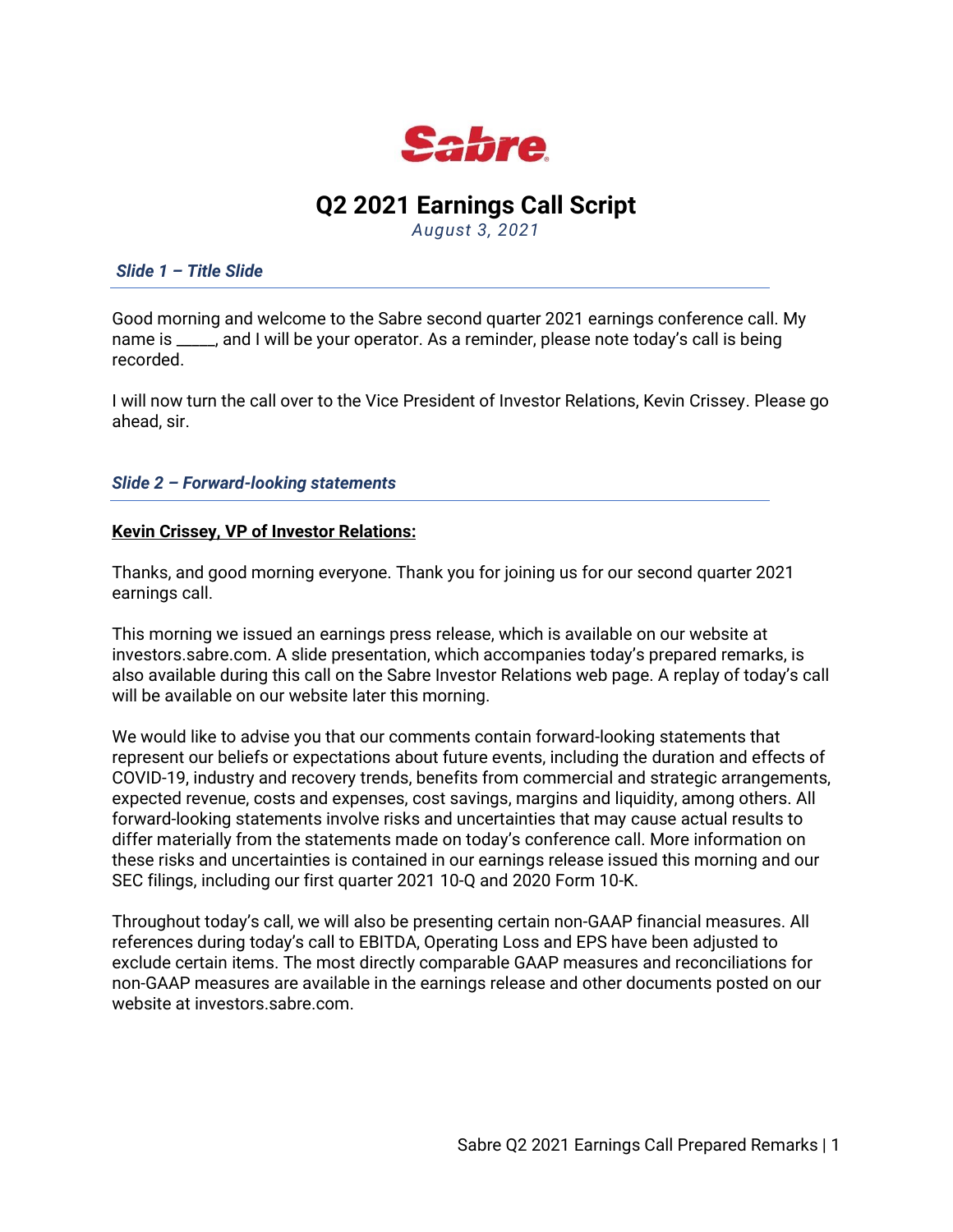## *Slide 3 – Today's presenters*

Participating with me are Sean Menke, our Chief Executive Officer, and Doug Barnett, our Chief Financial Officer. Dave Shirk, our President of Travel Solutions, and Scott Wilson, our President of Hospitality Solutions, will be available for Q&A after the prepared remarks.

With that, I will turn the call over to Sean.

## **Sean Menke, President & CEO:**

Thanks, Kevin. Good morning everyone and thank you for joining us today.

I'd like to start by thanking all my Sabre teammates around the world for their ongoing dedication to serving our customers, shareholders and one another. This has been a challenging period and I couldn't be prouder of what they have been able to accomplish.

Specifically, I'd like to acknowledge my colleagues across our offices in India and Singapore, as they continue to work resiliently despite ongoing challenges from COVID-19. In fact, our Bengaluru office was recently certified by the Great Place to Work® Institute as an organization that builds a High-Trust, High-Performance Culture™. Congratulations to Sabre India on a job well done.

As we have done in prior quarters, on the next slides, I will walk you through the impact of COVID-19 on specific booking, passengers boarded, or PBs, and hospitality CRS transaction trends. The takeaway is that the travel environment is beginning to improve at a faster pace versus the winter and early spring, led by growth in our largest region. As we reached this pivotal turning point in the recovery, we also gained commercial momentum and announced major new passenger service system, or PSS, wins. We feel competitively well-positioned as we progress on the important work related to our technology transformation and expect to benefit from the anticipated continued travel recovery.

# *Slide 4 – Recovery across key volume metrics accelerated in Q2*

Turning to Slide 4, travel volume trends continued to improve across Distribution, IT Solutions, and Hospitality Solutions. In fact, the recovery accelerated significantly in the second quarter and showed the strongest sequential improvement since Q3 of 2020.

As has been the case since the start of the recovery, hotel CRS transactions are leading, down 22% in July versus 2019.

IT Solutions Passengers Boarded and Distribution gross bookings are also stronger, down 38% and 59%, respectively in July versus 2019. As you can see, some of the strong recovery trends in June regressed in July due to the impact of the Delta and other COVID-19 variants in some parts of the world. As we have learned, increases in COVID-19 case counts have correlated with a near-term impact on bookings. The promising news is that as case counts and travel restrictions subside, the underlying travel demand trends remain encouraging, and we believe the overall recovery arch remains positive.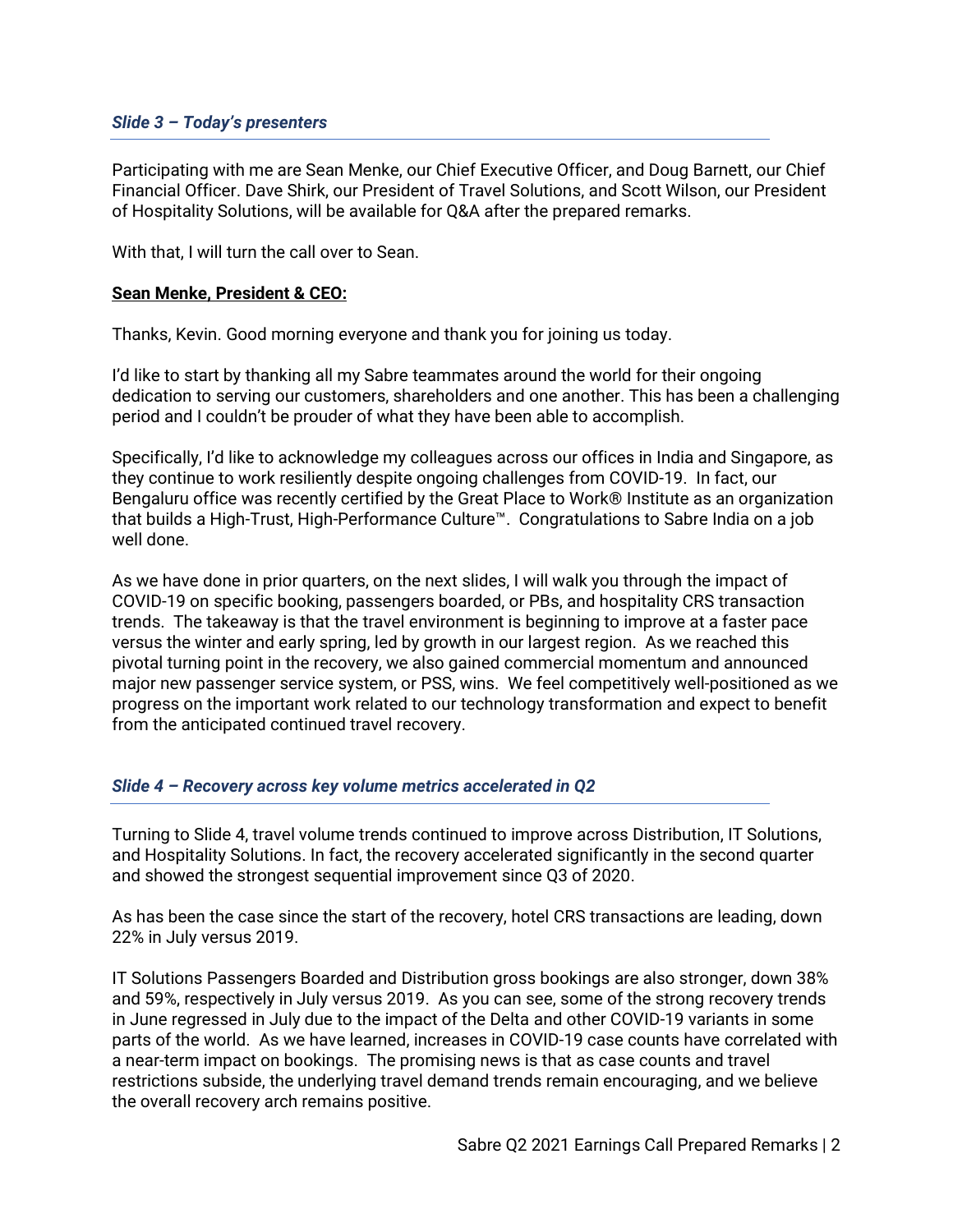We are sometimes asked about the reason for the difference in the rate of recovery between Passengers Boarded and Distribution bookings. The answer is that it is primarily reflective of the type of travel recovering fastest – leisure travel. A higher percentage of leisure passengers book directly on airline.com websites than do corporate customers. Consequently, these leisure travelers are captured in our SabreSonic and Radixx PB data, but not in our distribution bookings. Importantly, this does not reflect a change in customer behavior. It is merely a reflection of the type of travel recovering faster.

## *Slide 5 – North America continued to lead air bookings recovery*

Turning to slide 5, the chart on the left shows weekly GDS industry net air bookings by region. The positive standout regions are North America, led by the United States, and Latin America. Asia-Pacific bookings remain significantly depressed.

As we have discussed in past calls, we believe there is pent up demand to travel, but conditions need to be met for this demand to be realized as bookings, notably safety and convenience. Passengers need to feel safe onboard planes and at their destinations. Vaccination levels moving higher have had a direct correlation with traveler confidence, as evidenced by booking and vaccination trends in the United States. This is shown on the chart on the right.

Today, we believe the greatest inhibitors to global travel recovery are the ongoing and changing travel restrictions throughout the world. As travel restrictions have relaxed or been removed, we have begun to see significant improvement. For example, following the recent announcement by the Canadian government to loosen travel restrictions, total GDS bookings recovery in Canada improved by 29 percentage points from down 90% in April to down 61% in July versus the same periods in 2019.

Similar to last quarter, US domestic leisure travel leading the recovery had a negative impact on our distribution revenue per booking. We expect increasing global vaccination rates and the removal of or reduction in travel restrictions, as illustrated by the recent changes by the Canadian government, will be a catalyst for improvement in corporate and international travel, which we believe would move our distribution revenue per booking back toward 2019 levels.

We have already begun seeing green shoots in corporate travel, particularly in the U.S. In July, North American bookings recovery at our top TMCs improved by 20 percentage points versus April and is now nearly 50% of 2019 levels. Globally, we have seen the most meaningful improvements in the Materials, Government, Utilities and Real Estate sectors. Industries that have been slower to recover, but are starting to gain momentum, are Consulting, IT and Financials. These are encouraging signs.

As it relates to international travel, we are beginning to see some additional international markets open. We outlined the positive trends we are seeing in Canada, which is opening for non-essential travel for fully vaccinated travelers from the United States on August 9 and other countries starting September 7. However, we are also seeing some travel restrictions put in place in Europe and APAC in response to the Delta and other COVID-19 variants. Because of these puts and takes, we think volatility in recovery trends across EMEA and APAC are likely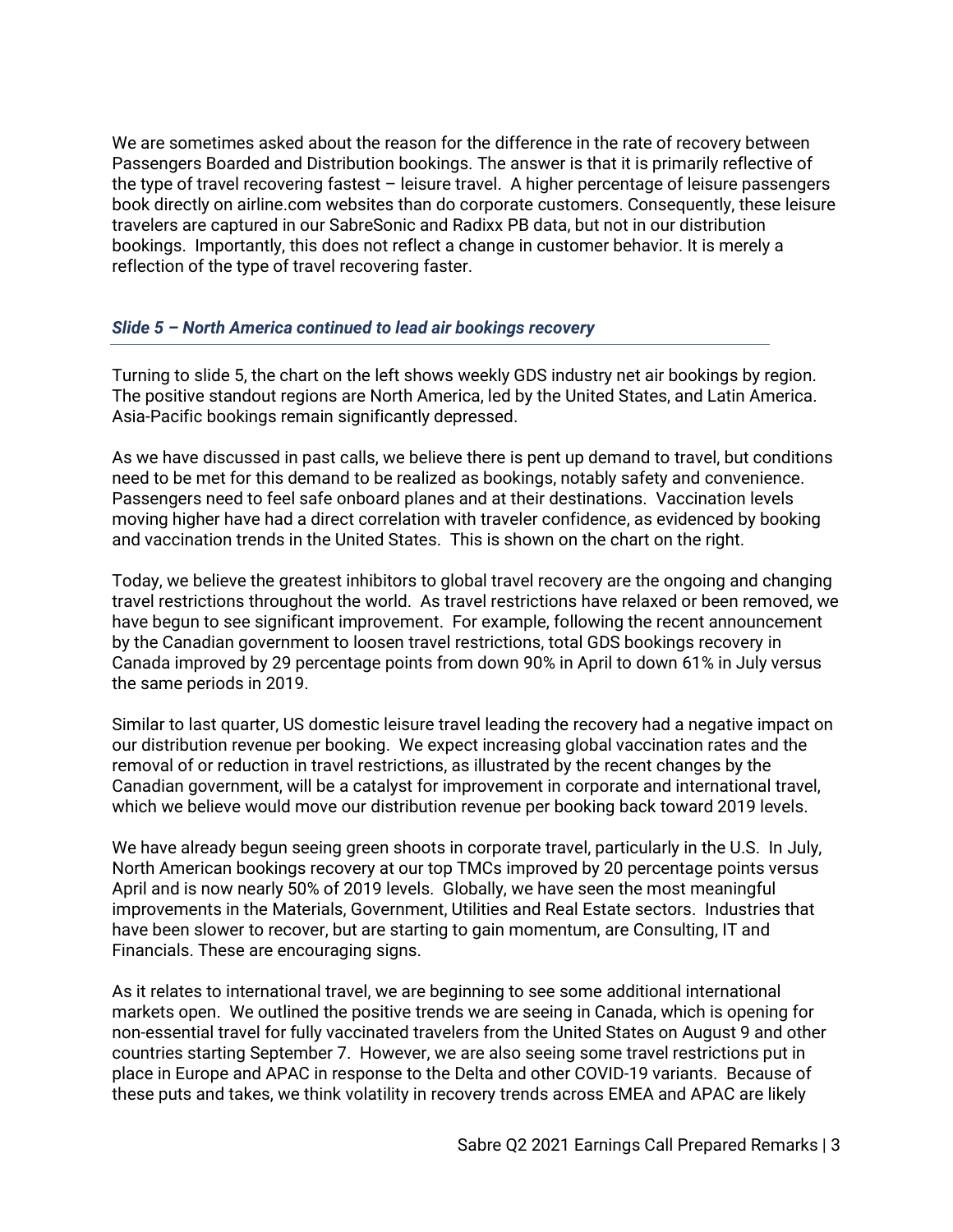over the next several months.

The faster recovery in US domestic leisure travel has also impacted advance purchase trends. The North American average advance purchase window has actually lengthened 3 to 4 days over recent months compared to 2019, exiting June at about 37 days. This change relates to leisure bookings and we believe it is a healthy sign reflecting traveler confidence. We have yet to see Advance Purchase trends return to normal in the APAC region, where the average advance purchase exiting June was 20 days versus 29 days in 2019.

# *Slide 6 – Sabre's booking recovery outpaced the industry*

Turning to slide 6. In June, Sabre's net air bookings were down 49% versus 2019, a sequential improvement of 17 percentage points versus March.

Our bookings recovery outpaced the overall GDS industry in the quarter by 5 percentage points because North America, which has shown the strongest recovery, is our largest region.

In July, total industry bookings were down 61% versus 2019 levels, a bit weaker than the June results due to the impact of the COVID-19 variants.

# *Slide 7 – Commercial & technology update*

Turning to Slide 7. We remain very active commercially in each of our business lines. We signed or renewed nearly 650 agreements in the quarter across Distribution and IT Solutions, and many more in Hospitality Solutions. Some of the notable logos are depicted on this slide.

In Distribution, we added several airlines to our GDS, including Bamboo in Vietnam and Windrose in the Ukraine. We also renewed agreements with several carriers, including Virgin Australia, Aegean Airlines, and Icelandair. In July, we announced that we launched the full integration of Southwest Airlines' air content within the Sabre system, making it easier for travel management companies and corporations to shop, book and service Southwest flights on behalf of their business travelers. This milestone not only greatly expands Southwest's reach into the business travel segment, Sabre's travel agency and corporate customers will experience the increased efficiency, productivity and cost-savings that come from booking Southwest through our agency point-of-sale, Sabre Red 360 and our corporate bookings solution, GetThere.

On the agency side, we expanded our footprint with Polani Travel Group, one of the leading travel companies in the UK. We also renewed many other agency agreements across both the corporate and leisure segments, with notable renewals at online travel agencies Etraveli in Sweden and Mister Fly in France, and US-based travel consolidator, GTT.

In IT Solutions, we had a number of important customer wins and renewals. This includes new wins for SabreSonic, our full-service airline reservation system, with a certain, unnamed large carrier and also SCAT Airlines in Kazakhstan. We are excited that these wins are expected to bring nearly 40 million incremental passengers boarded, based on 2019 levels, to the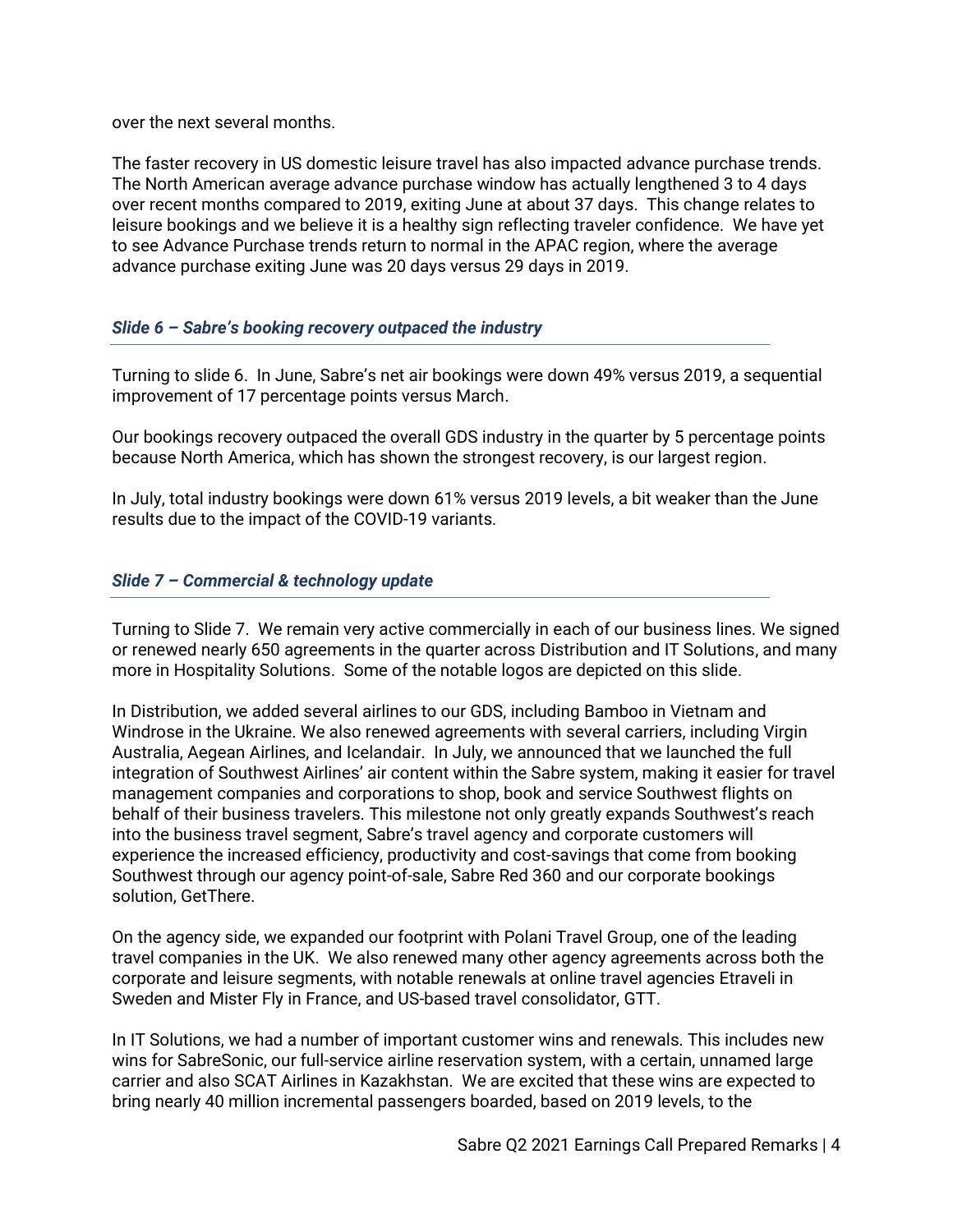SabreSonic platform. This is on a base of over 740 million passengers boarded in 2019.

The signed, multi-year agreement we have for our full-service passenger service system for the unnamed carrier is expected to help our new customer advance its strategic growth plans. This large airline will also leverage other key Sabre products, including next-generation offer management, revenue optimization, Digital Workspace, Intelligence Exchange and others. We are really excited to expand our partnership with this airline and proud to be its trusted technology partner. We will have additional detail to share with you soon.

Clearly, Sabre is winning in a marketplace that is very active right now. We believe these competitive takeaways are proof points that our technology solutions and strategy are resonating with airlines around the world.

We are also gaining commercial momentum across other areas of our IT Solutions portfolio. For example, Dynamic Availability continues to gain traction, including with new revenue share pricing agreements with Alaska and Air Serbia. At both Alaska and Lion Air, some of our largest SabreSonic customers, we signed long-term PSS renewals and expanded our footprint of solutions.

In Hospitality, I'm pleased to highlight new SynXis Central Reservations System agreements with Curator Hotel & Resort Collection and Onomo Hotels, the largest African hotel provider in the mid-range segment. We signed a number of renewals, including with Mandarin Oriental, Noble House and others.

The outlook in Hospitality remains strong. As I noted, reservation growth has led the recovery. Our incoming project work is now above 2019 levels, driven primarily by North America and Latin America. This implementation work sets the foundation for higher transactions volumes in the future.

Turning to technology. We've previously identified three key technology milestones for 2021. As a reminder, the milestones are to:

- 1. deploy Travel Solutions air shopping in Google Cloud Platform (GCP),
- 2. transition Hospitality Solutions CRS into GCP with a global footprint, and
- 3. migrate 15% of our mid-range workloads to Google Cloud Platform.

I'm pleased to say these milestones are all on schedule. Let me briefly provide more details.

We've previously announced that air shopping for agencies is running in GCP production. We now have 100% of shopping for airlines in GCP production and are in the process of decommissioning the hardware previously used for this service in our Texas datacenters. At this point, all Sabre air shopping is running in public cloud environments.

In Hospitality, SynXis CRS is running in production for Louvre, one of our new enterprise hotel wins, in our European GCP regions. We have further SynXis cutovers to GCP planned for the fall.

Finally, we are continuing to make progress building Google Cloud foundations in support of our mid-range workload migration. We have several GCP regions with full availability in North America and already have regions with limited availability in Europe. We have also completed the integration of many Google Platform services, including Google Kubernetes Engine and Spanner database.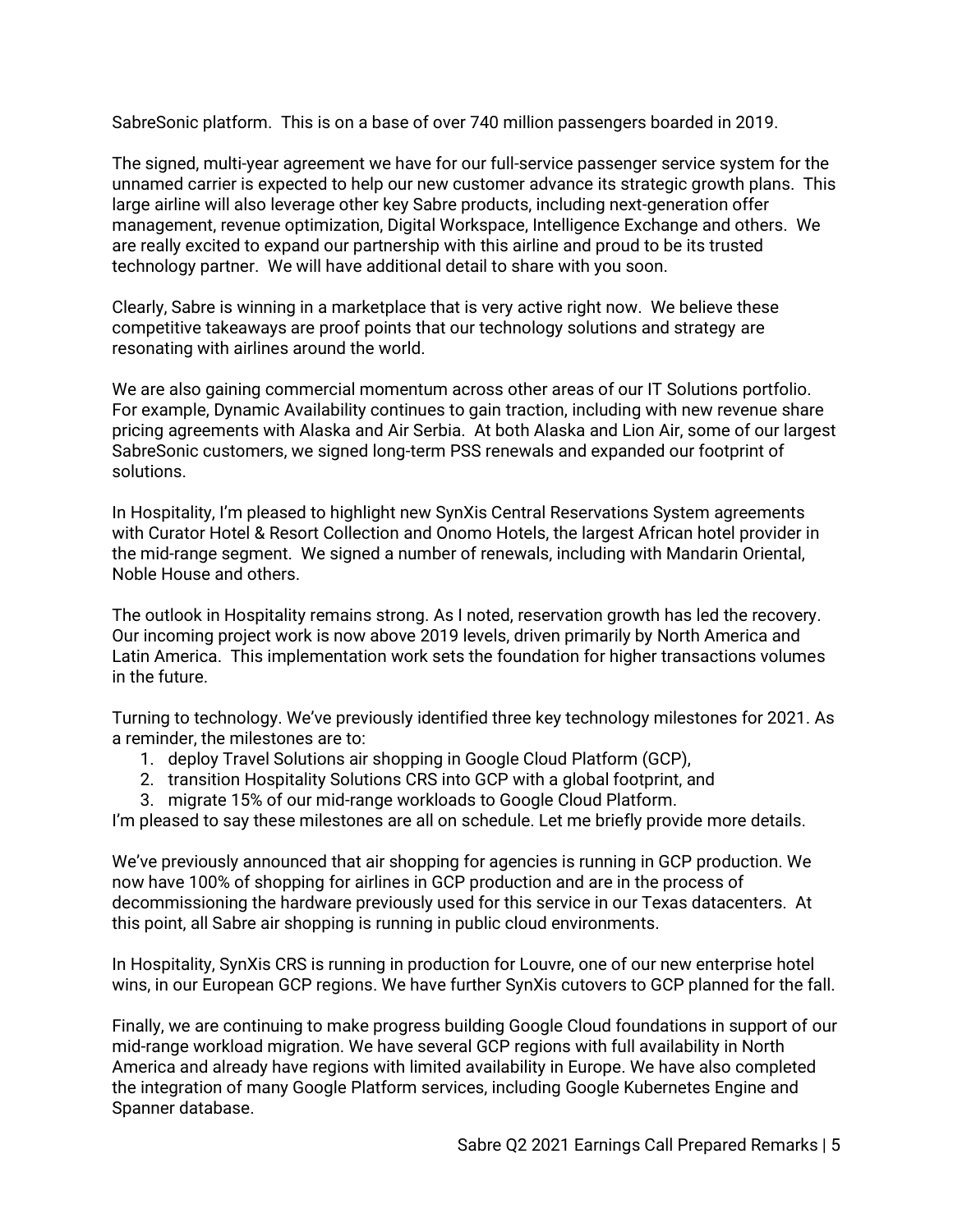We remain excited about our strategic partnership with Google and believe it provides us with an important competitive advantage. We are continuing to develop Sabre Travel AI in partnership with Google and other initiatives under our innovation framework. With respect to Sabre Travel AI specifically, we are already seeing promising results across early customer-like simulations. Some initial proof points we have seen include:

- Accuracy improvement with Market Intelligence to improve forecasts of future travel demand,
- Conversion increases with Sabre Smart Retail Engine, which enables personalized offers to be generated at the right prices, and
- Significant run time reduction with Crew Management, which enables us to produce better results while reducing compute costs and footprint.

Finally, there is one other topic I would like to address before turning it over to Doug. In June, American Airlines filed a breach of contract lawsuit against Sabre related to the release of our New Airline Storefront and our new value-based incentive model with agencies. We believe this lawsuit is without merit and designed with one purpose – to stifle innovation in the travel marketplace, and we plan to vigorously defend ourselves in the lawsuit.

We remain on a path to create a new marketplace for personalized travel, which includes a shift in the way we view the future of travel and how we operate. To fulfill our vision, and to deliver the innovation and solutions that customers want, we remain committed to our strategic initiatives to evolve our business and create a next-generation marketplace that will better align with the future needs of our travel partners.

With that, I'll turn it over to Doug.

# *Slide 8 – Significant YOY financial improvement in Q2'21*

# **Doug Barnett, CFO:**

Thanks Sean, and good morning everyone.

As expected, the COVID-19 pandemic continued to weigh heavily on our results in Q2. However, our results came in at the top end of our revenue expectation and exceeded the EBITDA expectation provided in our recently filed Form 8-K.

The second quarter showed significant financial improvement versus Q2 of 2020, when the COVID-19 pandemic caused an unprecedented disruption in global travel.

Total revenue was \$420 million, a significant improvement versus revenue of \$83 million in Q2 last year due to continued gradual recovery in global air, hotel and other travel bookings.

Distribution revenue totaled \$218 million, an improvement versus revenue of negative \$48 million in Q2 2020. Recall that in Q2 2020, we were operating in a zero gross bookings environment and had significant cancellations activity that resulted in net negative bookings.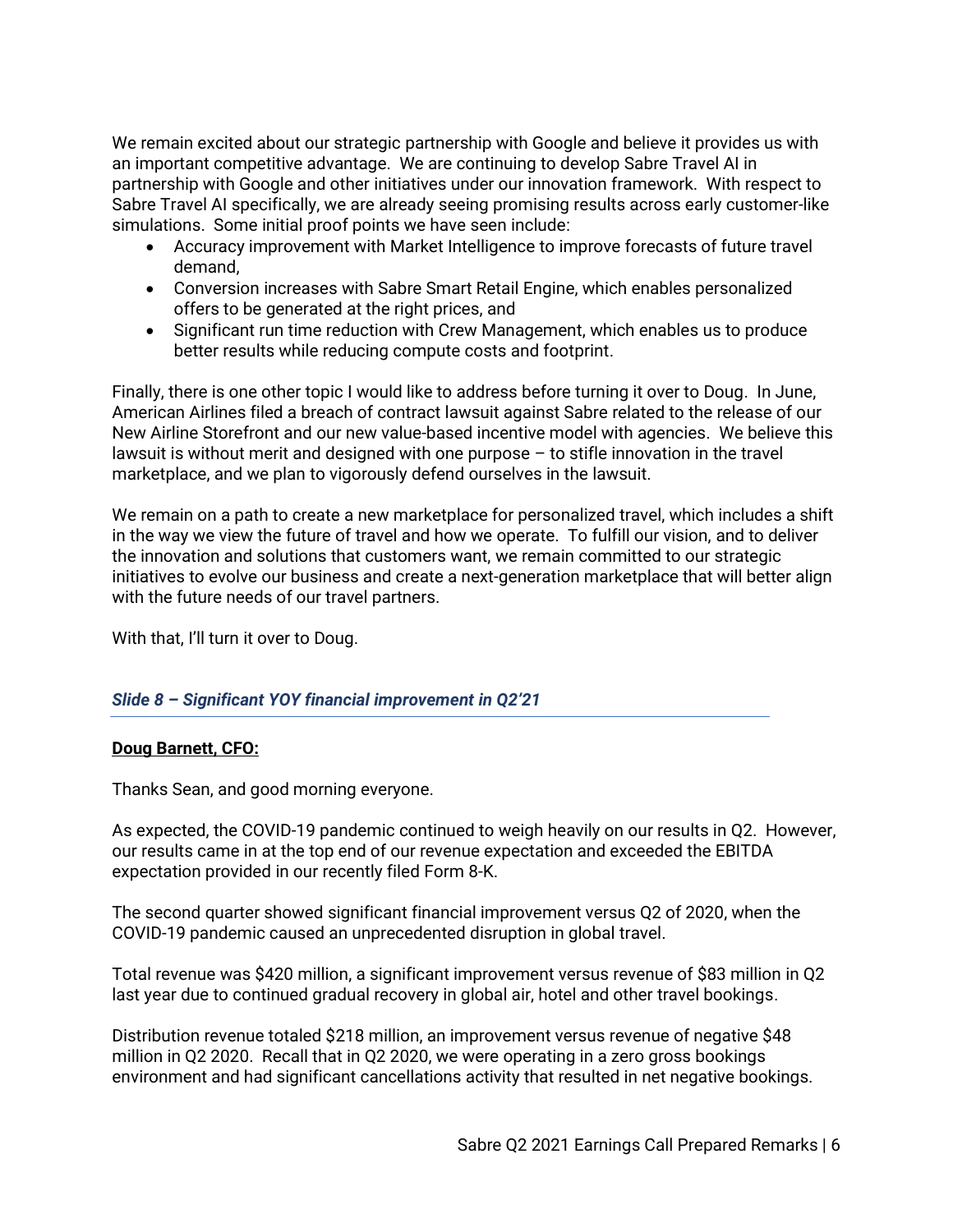Our Distribution bookings totaled 57 million in the quarter. Compared to 2019, which we believe is a more useful comparison than 2020, net air bookings were down 65%, 62%, and 49% in April, May and June, and down 59% in the second quarter as whole.

As noted, domestic leisure bookings recovered faster than both international leisure and corporate bookings and represented 50% of our total bookings in the second quarter. Domestic leisure bookings are our lowest booking fee segment. Now that cancellation activity has normalized, the impact of this mix shift on our average booking fee can be more easily seen in our Q1 and Q2 results. We expect a negative mix impact on our average booking fee to persist until international and corporate bookings make a more meaningful recovery.

Our IT Solutions revenue totaled \$155 million in the quarter, an improvement versus revenue of \$104 million last year. Passengers boarded totaled 104 million, down 43% versus the second quarter 2019. The second quarter benefited from some upfront revenue recognition due to new implementations that went live in the quarter. Because the installation of licenses to our customers were completed ahead of schedule, we came in at the top end of our previous revenue guidance. And because this revenue has high flow-through to EBITDA, we exceeded our previous EBITDA guidance. This benefit is nothing new for the IT Solutions business, but it is magnified in this lower volume environment. We do not expect this similar benefit in Q3.

Hospitality Solutions revenue totaled \$51 million, an improvement versus revenue of \$29 million in Q2 2020. Central reservation system transactions totaled 24 million in the quarter, down 17% versus 2019.

EBITDA showed meaningful year-over-year improvement but was negative in the quarter, reflecting the continued impact of the COVID-19 pandemic. The significant year-over-year improvement in revenue in the quarter was partially offset by increased Travel Solutions incentives expense and Hospitality Solutions transaction fees due to higher volumes. Recall that in the second quarter of 2020, temporary cost measures, such as furloughs, salary reductions and suspension of certain employee benefits, were put in place to partially mitigate the unprecedented impact of the COVID-19 pandemic on the business. Accordingly, labor and professional service expenses also increased compared to the prior year quarter.

In the third quarter of 2020, our longer-term cost savings actions were put into place, including the renegotiation of our DXC contract and reduction of about 15% of our workforce. Exiting this June, our headcount was down approximately 20% versus 2019 year-end.

Operating income, net income and EPS also all showed improvement versus the prior year quarter.

As expected, our cash burn rate improved sequentially versus Q1. Free Cash Flow was negative \$152 million in the second quarter, versus Free Cash Flow of negative \$204 million last quarter.

Looking ahead to the third quarter, we expect our revenue to largely be a function of travel volumes and bookings mix. The variable components of our cost structure, including incentives, are expected to move in line with volumes. We expect our technology and selling, general and administrative costs to increase sequentially in the third quarter primarily due to a lower capitalization rate, increased hosting costs from higher volumes, including shopping, investments in business systems and labor inflation.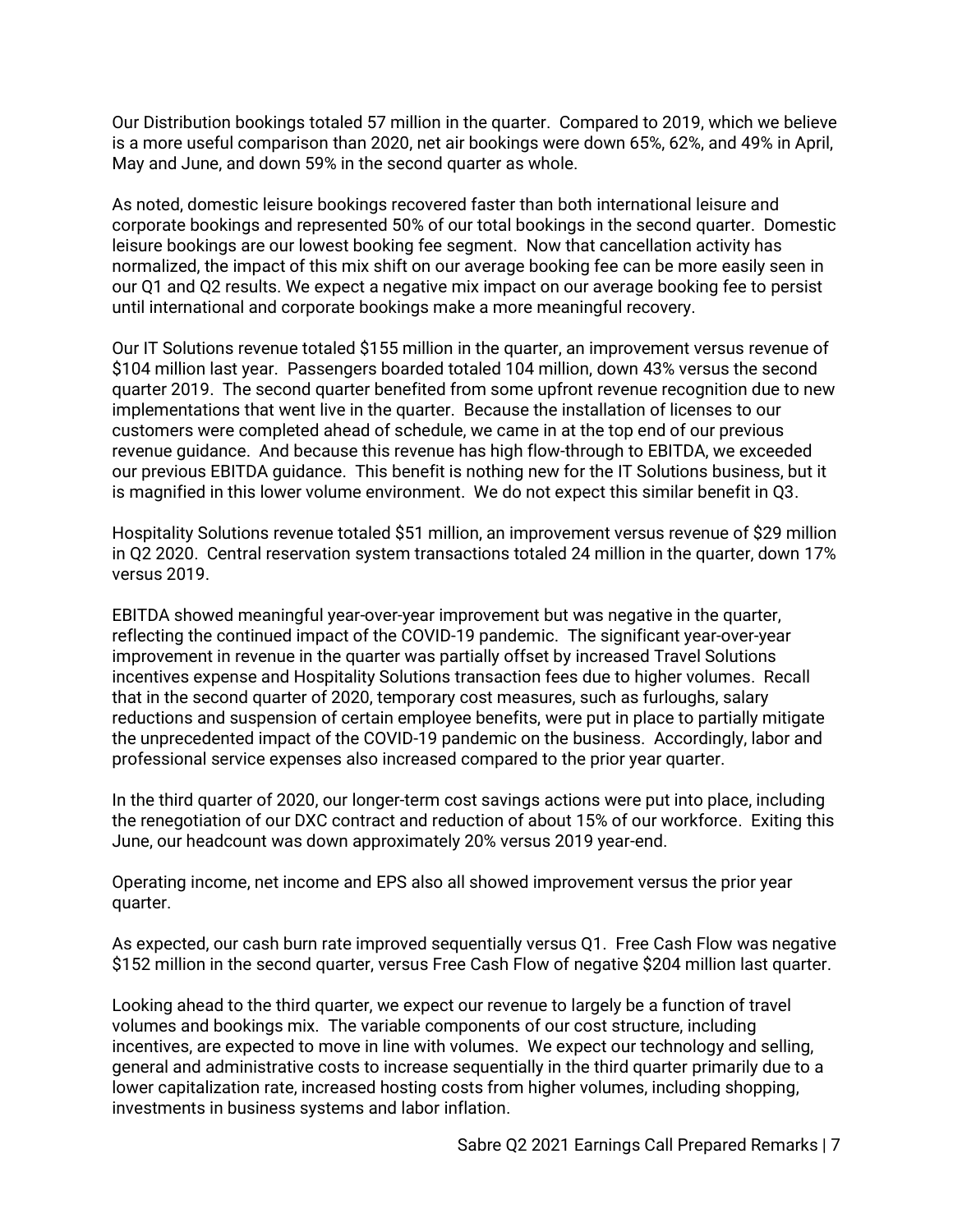# *Slide 9 – Extended debt maturities; no significant cash uses*

Turning to slide 9. As you are no doubt aware, we took quick, decisive actions to raise additional liquidity at the onset of the COVID-19 pandemic. We closed on a series of transactions over the last 15 months to bolster liquidity and maintain flexibility.

Most recently, our July refinancing eliminated certain restrictive financial covenants and further extended our debt maturity profile with a pro forma average maturity of over four years. We did this while keeping our weighted average cost of debt flat, and therefore expect our annual interest expense to remain unchanged at \$260 million. After this refinancing effort, all our debt now matures in 2024 and beyond.

Finally, we ended the quarter with a cash balance of \$1.1 billion and have no significant nearterm uses of cash.

# *Slide 10 – Sabre is positioned for long-term strength*

Before I turn it back to Sean, let me remind you of Sabre's investment case.

We believe Sabre is positioned for long-term strength:

- Travel and booking trends continue to show meaningful improvement,
- We are continuing to make measurable progress in achieving our strategic initiatives,
- We have long-standing customer relationships,
- We expect high incremental margins during the travel recovery after the fixed cost base is covered,
- We expect operating leverage over the medium term,
- We have no near-term significant uses of cash and extended our debt maturities,
- And finally, with our important technology transformation, we are positioning the company for an expected larger revenue opportunity and lower costs.

Sean, back to you.

## *Slide 11 – Thank you*

## **Sean Menke, President & CEO:**

Thanks Doug.

In conclusion, the bookings environment has improved, and we are gaining traction with new commercial wins, including new major PSS deals. We are progressing along our technology transformation and Google partnership. As travel demand returns, we expect to be positioned with larger addressable opportunities, more advanced, innovative products, and faster sales cycles and product deployments.